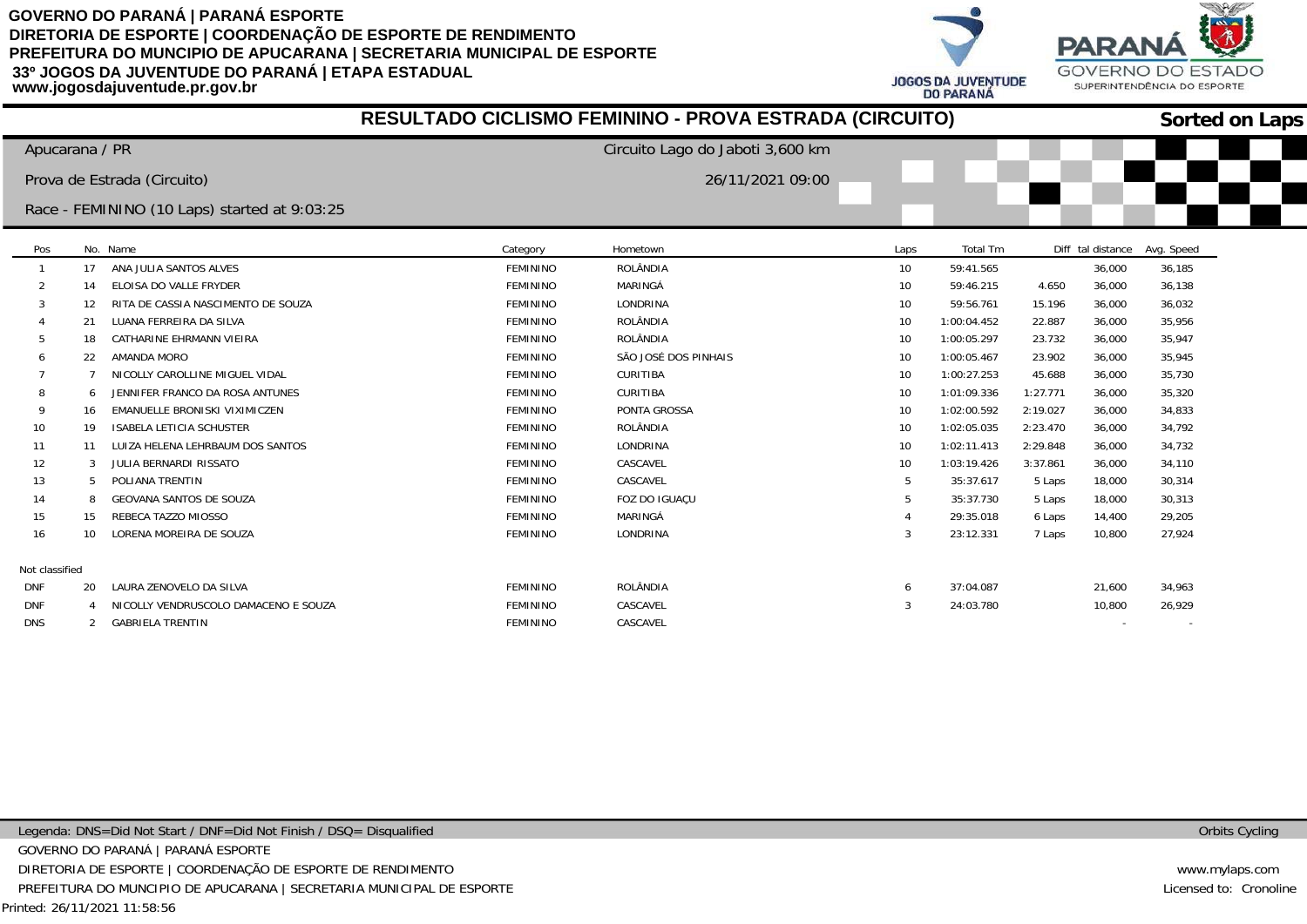**JOGOS DA JUVENTUDE DO PARANÁ** 



| RESULTADO CICLISMO MASCULINO - PROVA ESTRADA (CIRCUITO) |                |                                                |                  |                                  |              |             | <b>Sorted on Laps</b> |                   |            |  |
|---------------------------------------------------------|----------------|------------------------------------------------|------------------|----------------------------------|--------------|-------------|-----------------------|-------------------|------------|--|
|                                                         | Apucarana / PR |                                                |                  | Circuito Lago do Jaboti 3,600 km |              |             |                       |                   |            |  |
|                                                         |                | Prova de Estrada (Circuito)                    |                  | 26/11/2021 09:00                 |              |             |                       |                   |            |  |
|                                                         |                | Race - MASCULINO (16 Laps) started at 10:11:21 |                  |                                  |              |             |                       |                   |            |  |
| Pos                                                     |                | No. Name                                       | Category         | Hometown                         | Laps         | Total Tm    |                       | Diff tal distance | Avg. Speed |  |
| $\mathbf{1}$                                            | 35             | JAISSON MADEIRA BRESOLIN                       | MASCULINO        | CASCAVEL                         | 16           | 1:18:37.614 |                       | 57,600            | 43,954     |  |
| $\overline{2}$                                          | 63             | JOÃO ROBERTO DA SILVA                          | <b>MASCULINO</b> | LONDRINA                         | 16           | 1:18:37.876 | 0.262                 | 57,600            | 43,952     |  |
| -3                                                      | 98             | SERGIO HENRIQUE ARMACOLO BATISTA               | MASCULINO        | ROLÂNDIA                         | 16           | 1:18:37.971 | 0.357                 | 57,600            | 43,951     |  |
|                                                         | 65             | LINCOLN EMANUEL DA SILVA                       | MASCULINO        | LONDRINA                         | -16          | 1:18:38.064 | 0.450                 | 57,600            | 43,950     |  |
| 5                                                       | 34             | <b>GUSTAVO VINICIUS BATISTA MAZUREK</b>        | MASCULINO        | CASCAVEL                         | 16           | 1:18:38.141 | 0.527                 | 57,600            | 43,950     |  |
|                                                         | 33             | WERIK KAUA DOMINGOS                            | MASCULINO        | CAMPO MOURÃO                     | 16           | 1:18:38.447 | 0.833                 | 57,600            | 43,947     |  |
|                                                         | 53             | JOÃO VITOR DE OLIVEIRA VERZA                   | MASCULINO        | FOZ DO IGUAÇU                    | 16           | 1:18:38.930 | 1.316                 | 57,600            | 43,942     |  |
| -8                                                      | 47             | VICTOR MURARO PEREIRA                          | MASCULINO        | <b>CURITIBA</b>                  | 16           | 1:18:38.947 | 1.333                 | 57,600            | 43,942     |  |
| $\mathbf Q$                                             | 104            | VINICIUS MESQUITA PETRUCO                      | MASCULINO        | MARINGÁ                          | 16           | 1:18:39.001 | 1.387                 | 57,600            | 43,942     |  |
| 10                                                      | 36             | MIGUEL BESSANI VIEIRA                          | MASCULINO        | CASCAVEL                         | 16           | 1:18:39.052 | 1.438                 | 57,600            | 43,941     |  |
| 11                                                      | 30             | MATHEUS CONSTANTINO                            | MASCULINO        | ARAPONGAS                        | 16           | 1:18:39.119 | 1.505                 | 57,600            | 43,940     |  |
| 12                                                      | 54             | JOSE CARLOS RIBEIRO DA SILVA JUNIOR            | MASCULINO        | FOZ DO IGUAÇU                    | 16           | 1:18:39.415 | 1.801                 | 57,600            | 43,938     |  |
| 13                                                      | 46             | RAFAEL LOVRIN                                  | MASCULINO        | <b>CURITIBA</b>                  | 16           | 1:18:39.475 | 1.861                 | 57,600            | 43,937     |  |
| 14                                                      | 92             | PAULO RICARDO PRATES                           | MASCULINO        | PRUDENTÓPOLIS                    | 16           | 1:18:39.653 | 2.039                 | 57,600            | 43,935     |  |
| 15                                                      | 80             | NATAN RIDOLFI FONTES                           | MASCULINO        | MARINGÁ                          | 16           | 1:18:40.660 | 3.046                 | 57,600            | 43,926     |  |
| 16                                                      | 85             | MATHEUS EDUARDO FRANCISCON                     | MASCULINO        | PATO BRANCO                      | 16           | 1:18:45.529 | 7.915                 | 57,600            | 43,881     |  |
| 17                                                      | 96             | JOAO MIGUEL DOS SANTOS BALAN                   | MASCULINO        | ROLÂNDIA                         | 16           | 1:19:51.590 | 1:13.976              | 57,600            | 43,276     |  |
| 18                                                      | 38             | THIAGO BORTOLUZZI                              | MASCULINO        | CASCAVEL                         | 16           | 1:19:53.368 | 1:15.754              | 57,600            | 43,260     |  |
| 19                                                      | 32             | RENAN MARQUARDT BUNHAK                         | MASCULINO        | CAMPO MOURÃO                     | 16           | 1:22:06.219 | 3:28.605              | 57,600            | 42,093     |  |
| 20                                                      | 56             | PEDRO SCHERER JUSTINO FEO                      | MASCULINO        | FOZ DO IGUAÇU                    | -16          | 1:22:07.576 | 3:29.962              | 57,600            | 42,082     |  |
| 21                                                      | 45             | NICOLAS PAIVA RODRIGUES                        | MASCULINO        | <b>CURITIBA</b>                  | 16           | 1:24:17.945 | 5:40.331              | 57,600            | 40,997     |  |
| 22                                                      | 52             | FELIPE MUSSI ALENCAR                           | MASCULINO        | FOZ DO IGUAÇU                    | 15           | 1:20:49.717 | 1 Lap                 | 54,000            | 40,085     |  |
| 23                                                      | 101            | <b>GABRIEL SCHACH</b>                          | MASCULINO        | <b>TOLEDO</b>                    | 14           | 1:13:59.867 | 2 Laps                | 50,400            | 40,866     |  |
| 24                                                      | 76             | GUSTAVO DE SOUZA PERES PEPINELLI               | MASCULINO        | MARINGÁ                          | 12           | 1:03:49.067 | 4 Laps                | 43,200            | 40,616     |  |
| 25                                                      | 43             | MARCELO AURELIO MOREIRA FUKUOKA                | MASCULINO        | <b>CURITIBA</b>                  | 12           | 1:03:49.547 | 4 Laps                | 43,200            | 40,611     |  |
| 26                                                      | 102            | <b>GUSTAVO HENRIQUE RAMOS BUENO</b>            | MASCULINO        | <b>TOLEDO</b>                    | 10           | 53:36.482   | 6 Laps                | 36,000            | 40,292     |  |
| 27                                                      | 64             | JULIO FAMA DE ARAÚJO CORRENTE                  | MASCULINO        | LONDRINA                         | 10           | 1:01:05.809 | 6 Laps                | 36,000            | 35,354     |  |
| 28                                                      | 75             | <b>GUSTAVO DE BRITO ROCHA</b>                  | MASCULINO        | MARINGÁ                          | $\mathbf{q}$ | 49:35.811   | 7 Laps                | 32,400            | 39,196     |  |
| 29                                                      | 67             | PEDRO HENRIQUE ROCHA COUTINHO                  | MASCULINO        | LONDRINA                         | 9            | 49:36.242   | 7 Laps                | 32,400            | 39,190     |  |
| 30                                                      | 55             | KAWAN GABRIEL DA SILVA SOUZA                   | MASCULINO        | FOZ DO IGUAÇU                    | 5            | 29:38.705   | 11 Laps               | 18,000            | 36,431     |  |
| 31                                                      | 81             | FHABER HENRIQUE BORINI CUSTODIO                | MASCULINO        | MAUÁ DA SERRA                    |              | 24:48.211   | 12 Laps               | 14,400            | 34,834     |  |

Legenda: DNS=Did Not Start / DNF=Did Not Finish / DSQ= Disqualified

GOVERNO DO PARANÁ | PARANÁ ESPORTE

DIRETORIA DE ESPORTE | COORDENAÇÃO DE ESPORTE DE RENDIMENTO

PREFEITURA DO MUNCIPIO DE APUCARANA | SECRETARIA MUNICIPAL DE ESPORTE

Orbits Cycling

www.mylaps.com Licensed to: Cronoline Page 1/2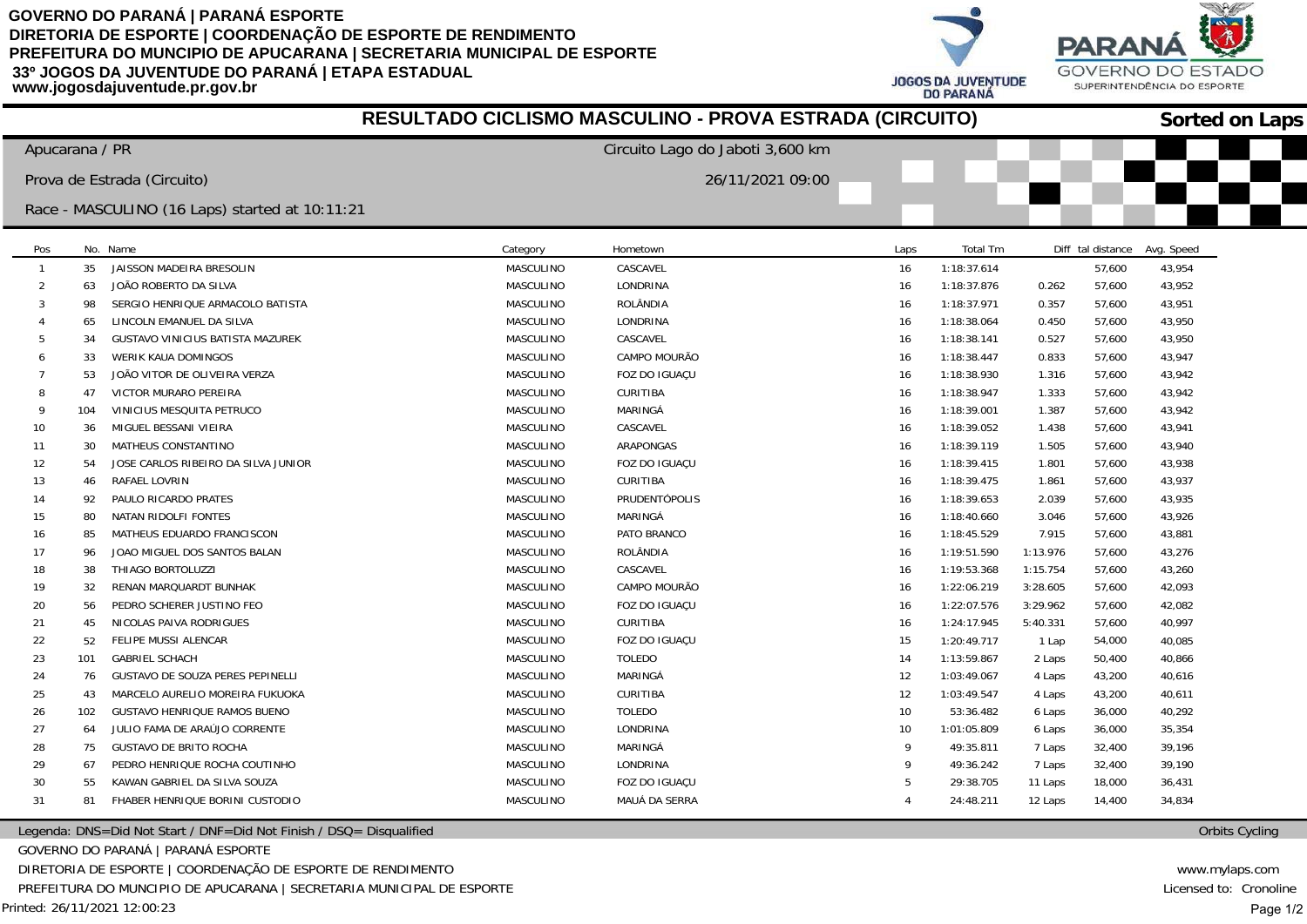**JOGOS DA JUVENTUDE DO PARANA** 



|                |                |                                                  |                  | RESULTADO CICLISMO MASCULINO - PROVA ESTRADA (CIRCUITO) |      |             |                   | <b>Sorted on Laps</b> |
|----------------|----------------|--------------------------------------------------|------------------|---------------------------------------------------------|------|-------------|-------------------|-----------------------|
|                | Apucarana / PR |                                                  |                  | Circuito Lago do Jaboti 3,600 km                        |      |             |                   |                       |
|                |                | Prova de Estrada (Circuito)                      |                  | 26/11/2021 09:00                                        |      |             |                   |                       |
|                |                | Race - MASCULINO (16 Laps) started at 10:11:21   |                  |                                                         |      |             |                   |                       |
| Pos            |                | No. Name                                         | Category         | Hometown                                                | Laps | Total Tm    | Diff tal distance | Avg. Speed            |
| 32             | 74             | RAFAEL EDUARDO BATISTA SCHOEDER                  | MASCULINO        | MAL. CÂNDIDO RONDON                                     | 2    | 15:12.702   | 14 Laps<br>7,200  | 28,399                |
| Not classified |                |                                                  |                  |                                                         |      |             |                   |                       |
| <b>DNF</b>     | 39             | VITOR CAVALHEIRO KRUGER                          | <b>MASCULINO</b> | CASCAVEL                                                | 13   | 1:04:28.443 | 46,800            | 43,552                |
| <b>DNF</b>     | 95             | <b>GUSTAVO DE JESUS SALIN</b>                    | MASCULINO        | ROLÂNDIA                                                | 12   | 1:00:37.124 | 43,200            | 42,759                |
| <b>DNF</b>     | 60             | <b>GUSTAVO HENRIQUE RODRIGUES CORRENTE COSTA</b> | <b>MASCULINO</b> | LONDRINA                                                | 12   | 1:14:54.799 | 43,200            | 34,600                |
| <b>DNF</b>     | 61             | JACKSON DA SILVA JUNIOR                          | <b>MASCULINO</b> | LONDRINA                                                | 11   | 54:07.677   | 39,600            | 43,896                |
| <b>DNF</b>     | 51             | <b>BRENO MOIZES MATHEUS</b>                      | MASCULINO        | FOZ DO IGUAÇU                                           | 9    | 48:52.230   | 32,400            | 39,779                |
| <b>DNF</b>     | 37             | PEDRO VITOR BESSANI DE ANDRADE                   | MASCULINO        | CASCAVEL                                                | 9    | 48:54.268   | 32,400            | 39,751                |
| <b>DNF</b>     | 88             | THOMAS JEFFERSOM MOROSINI                        | <b>MASCULINO</b> | PATO BRANCO                                             | 5    | 26:36.883   | 18,000            | 40,579                |
| <b>DNF</b>     | 84             | KAUÃ ANTONY                                      | <b>MASCULINO</b> | PATO BRANCO                                             |      | 26:07.412   | 14,400            | 33,074                |
| <b>DNF</b>     | 103            | LEANDRO MAZUTTI                                  | MASCULINO        | <b>TOLEDO</b>                                           | 3    | 17:52.141   | 10,800            | 36,264                |
| <b>DNS</b>     | 41             | CAUÃ MIGLIORINI DINIZ                            | <b>MASCULINO</b> | CURITIBA                                                |      |             |                   |                       |
| <b>DNS</b>     | 42             | LUAN CARLOS RODRIGUES SILVA                      | <b>MASCULINO</b> | CURITIBA                                                |      |             |                   |                       |
| <b>DNS</b>     | 77             | JOÃO LUCAS DE SOUZA RODRIGUES                    | <b>MASCULINO</b> | MARINGÁ                                                 |      |             |                   |                       |
| <b>DNS</b>     | 79             | MATHEUS HENRIQUE DA SILVA                        | MASCULINO        | MARINGÁ                                                 |      |             |                   |                       |
| <b>DNS</b>     | 94             | <b>GABRIEL DE SÁ SENHORELI</b>                   | MASCULINO        | ROLÂNDIA                                                |      |             |                   |                       |
| <b>DSQ</b>     |                | MATHEUS INIESTA CABRINI                          | MASCULINO        | <b>CURITIBA</b>                                         | 16   | 1:18:38.563 | 57,600            | 43,946                |
| <b>DSQ</b>     | 40             | MATEUS BORTOLATO ANIBALE                         | MASCULINO        | CIANORTE                                                | 16   | 1:18:38.573 | 57,600            | 43.945                |

Orbits Cycling

www.mylaps.com Licensed to: Cronoline Page 2/2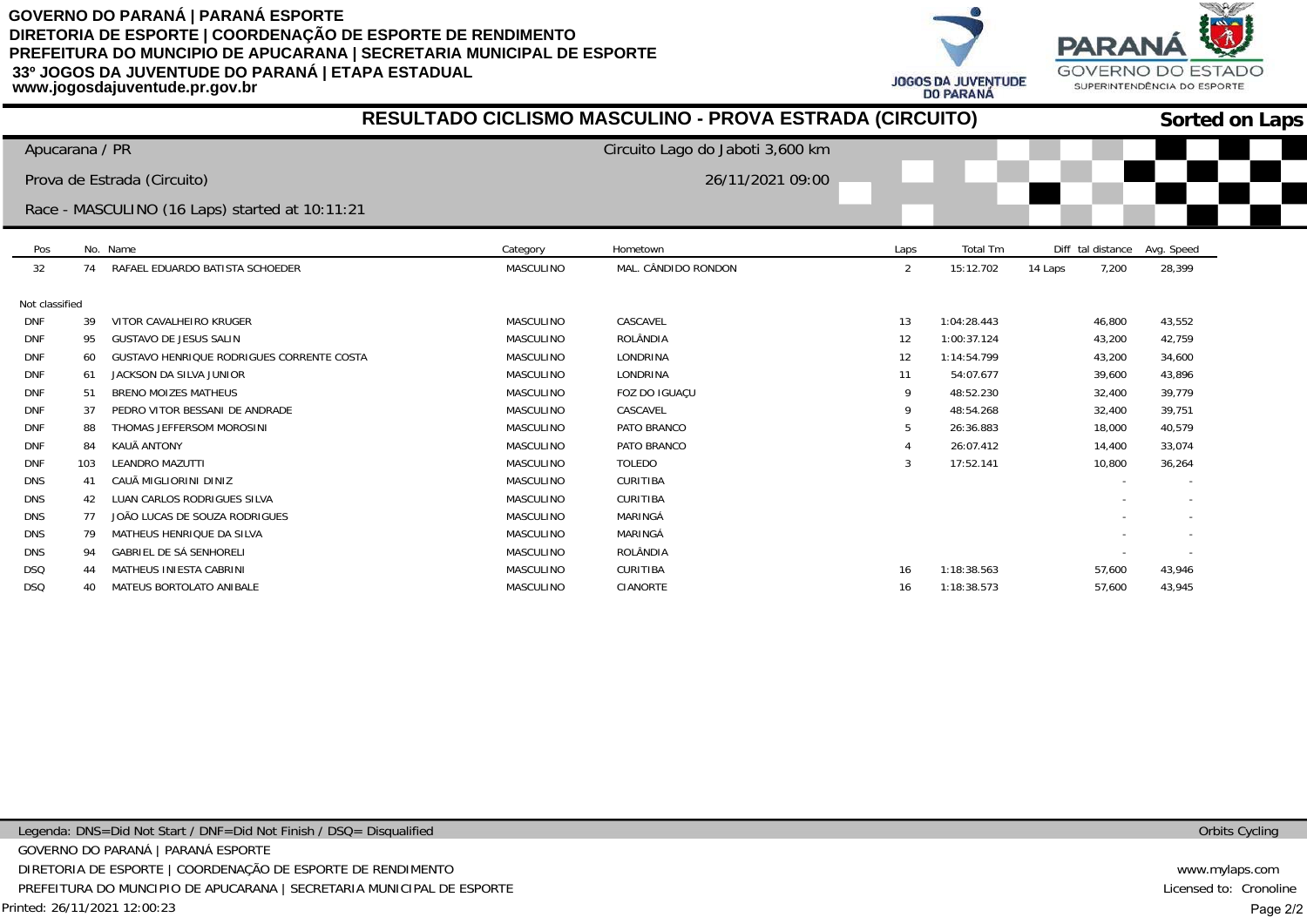**PARA JOGOS DA JUVENTUDE DO PARANÁ** 



|                |                |                                              |                 | <b>RESULTADO CICLISMO FEMININO - PROVA MOUNTAIN BIKE XCO</b> |                |             |          |                   |            | <b>Sorted on Laps</b> |
|----------------|----------------|----------------------------------------------|-----------------|--------------------------------------------------------------|----------------|-------------|----------|-------------------|------------|-----------------------|
|                | Apucarana / PR |                                              |                 | Circuito Chácara L2 Confecções 2,000 km                      |                |             |          |                   |            |                       |
|                |                | Prova de Mountain Bike XCO                   |                 | 26/11/2021 14:31                                             |                |             |          |                   |            |                       |
|                |                | Race - FEMININO (6 Laps) started at 14:43:26 |                 |                                                              |                |             |          |                   |            |                       |
| Pos            |                | No. Name                                     | Category        | Hometown                                                     | Laps           | Total Tm    |          | Diff tal distance | Avg. Speed |                       |
|                | 9              | MARIA EDUARDA MERITH CLARAS                  | FEMININO        | GUARAPUAVA                                                   | 6              | 57:00.159   |          | 21,600            | 12,631     |                       |
|                | 16             | EMANUELLE BRONISKI VIXIMICZEN                | <b>FEMININO</b> | PONTA GROSSA                                                 | -6             | 1:00:44.305 | 3:44.146 | 21,600            | 11,854     |                       |
|                | 21             | LUANA FERREIRA DA SILVA                      | <b>FEMININO</b> | ROLÂNDIA                                                     |                | 59:07.465   | 1 Lap    | 18,000            | 10,148     |                       |
|                |                | NICOLLY CAROLLINE MIGUEL VIDAL               | <b>FEMININO</b> | <b>CURITIBA</b>                                              |                | 59:56.900   | 1 Lap    | 18,000            | 10,009     |                       |
|                | 13             | THALINE CASTILHO CHOMA                       | <b>FEMININO</b> | <b>MANOEL RIBAS</b>                                          |                | 1:03:16.407 | 1 Lap    | 18,000            | 9,483      |                       |
|                | 23             | "NICOLE LISOSKI GARBOSA'                     | FEMININO        | <b>TOLEDO</b>                                                |                | 1:03:55.592 | 1 Lap    | 18,000            | 9,386      |                       |
|                | 18             | CATHARINE EHRMANN VIEIRA                     | FEMININO        | ROLÂNDIA                                                     |                | 1:04:18.830 | 1 Lap    | 18,000            | 9,329      |                       |
|                | 12             | RITA DE CASSIA NASCIMENTO DE SOUZA           | <b>FEMININO</b> | LONDRINA                                                     |                | 1:06:33.102 | 1 Lap    | 18,000            | 9,016      |                       |
| -9             | 3              | JULIA BERNARDI RISSATO                       | <b>FEMININO</b> | CASCAVEL                                                     |                | 1:08:04.798 | 1 Lap    | 18,000            | 8,813      |                       |
| 10             | 11             | LUIZA HELENA LEHRBAUM DOS SANTOS             | <b>FEMININO</b> | LONDRINA                                                     |                | 1:00:03.519 | 2 Laps   | 14,400            | 7,992      |                       |
| 11             | 14             | ELOISA DO VALLE FRYDER                       | <b>FEMININO</b> | MARINGÁ                                                      | $\overline{2}$ | 28:09.714   | 4 Laps   | 7,200             | 8,522      |                       |
| 12             | 20             | LAURA ZENOVELO DA SILVA                      | <b>FEMININO</b> | ROLÂNDIA                                                     | 2              | 28:48.032   | 4 Laps   | 7,200             | 8,333      |                       |
| 13             | 6              | JENNIFER FRANCO DA ROSA ANTUNES              | <b>FEMININO</b> | <b>CURITIBA</b>                                              | 2              | 31:38.143   | 4 Laps   | 7,200             | 7,586      |                       |
| Not classified |                |                                              |                 |                                                              |                |             |          |                   |            |                       |
| <b>DNS</b>     |                | CAROLINE AUGUSTO                             | <b>FEMININO</b> | CAMPO LARGO                                                  |                |             |          |                   |            |                       |
| <b>DNS</b>     | 2              | <b>GABRIELA TRENTIN</b>                      | <b>FEMININO</b> | CASCAVEL                                                     |                |             |          |                   |            |                       |
| <b>DNS</b>     | 5              | POLIANA TRENTIN                              | <b>FEMININO</b> | CASCAVEL                                                     |                |             |          |                   |            |                       |
| <b>DNS</b>     | 8              | <b>GEOVANA SANTOS DE SOUZA</b>               | <b>FEMININO</b> | FOZ DO IGUAÇU                                                |                |             |          |                   |            |                       |
| <b>DNS</b>     | 10             | LORENA MOREIRA DE SOUZA                      | <b>FEMININO</b> | LONDRINA                                                     |                |             |          |                   |            |                       |
| <b>DNS</b>     | 15             | REBECA TAZZO MIOSSO                          | <b>FEMININO</b> | MARINGÁ                                                      |                |             |          |                   |            |                       |
| <b>DNS</b>     | 17             | ANA JULIA SANTOS ALVES                       | <b>FEMININO</b> | ROLÂNDIA                                                     |                |             |          |                   |            |                       |
| DNS.           | 22             | AMANDA MORO                                  | <b>FFMININO</b> | SÃO JOSÉ DOS PINHAIS                                         |                |             |          |                   |            |                       |

Orbits Cycling

www.mylaps.com Licensed to: Cronoline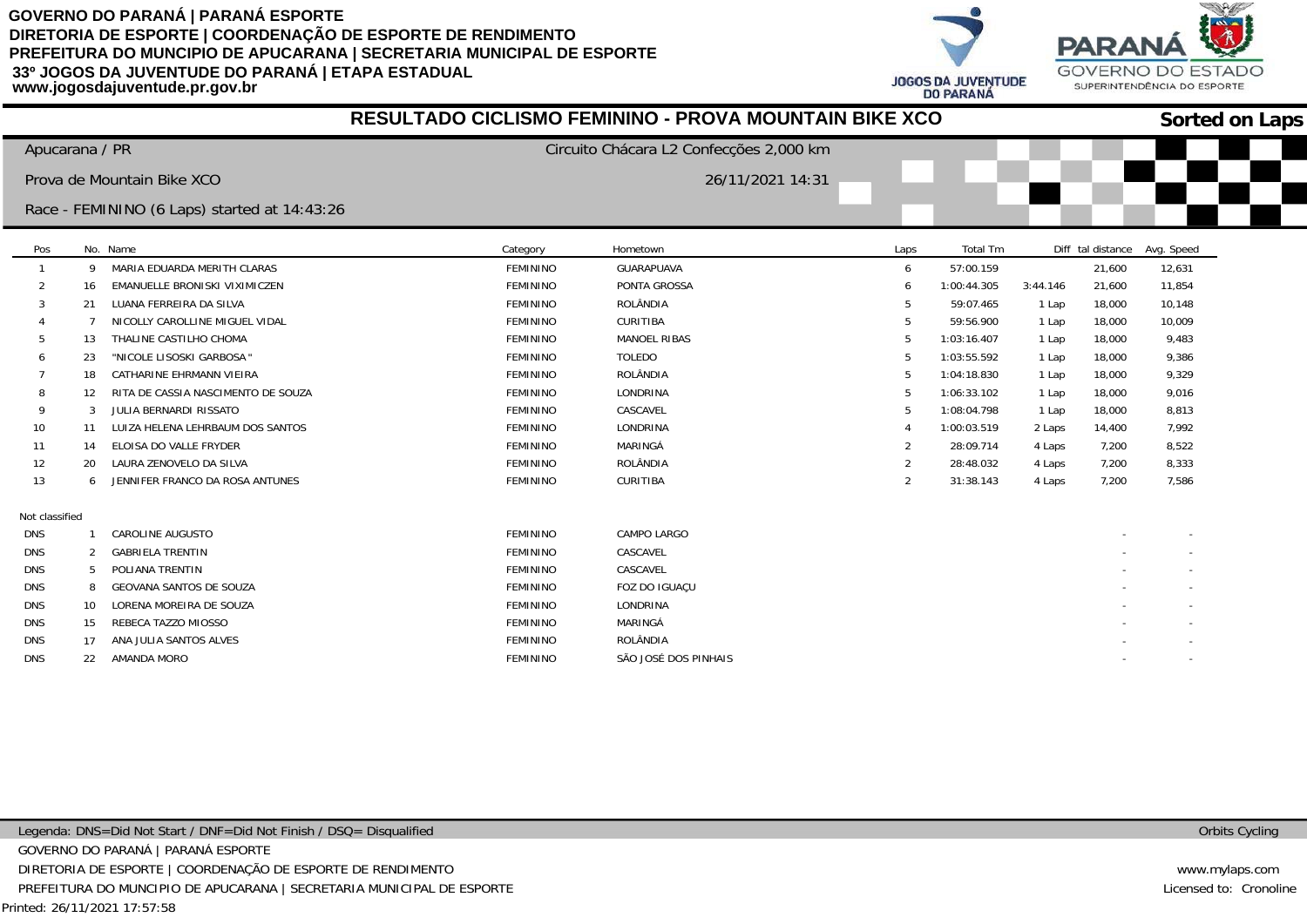



| RESULTADO CICLISMO MASCULINO - PROVA MOUNTAIN BIKE XCO |    |                                               |                  |                                         |                |                 |          | <b>Sorted on Laps</b> |            |  |
|--------------------------------------------------------|----|-----------------------------------------------|------------------|-----------------------------------------|----------------|-----------------|----------|-----------------------|------------|--|
| Apucarana / PR                                         |    |                                               |                  | Circuito Chácara L2 Confecções 2,000 km |                |                 |          |                       |            |  |
|                                                        |    | Prova de Mountain Bike XCO                    |                  | 26/11/2021 14:31                        |                |                 |          |                       |            |  |
|                                                        |    | Race - MASCULINO (9 Laps) started at 16:00:16 |                  |                                         |                |                 |          |                       |            |  |
|                                                        |    |                                               |                  |                                         |                |                 |          |                       |            |  |
| Pos                                                    |    | No. Name                                      | Category         | Hometown                                | Laps           | <b>Total Tm</b> |          | Diff tal distance     | Avg. Speed |  |
| $\mathbf{1}$                                           | 77 | JOÃO LUCAS DE SOUZA RODRIGUES                 | MASCULINO        | MARINGÁ                                 | 9              | 1:03:45.911     |          | 32,400                | 16,937     |  |
| 2                                                      | 54 | JOSE CARLOS RIBEIRO DA SILVA JUNIOR           | MASCULINO        | FOZ DO IGUAÇU                           | 9              | 1:04:54.946     | 1:09.035 | 32,400                | 16,637     |  |
| 3                                                      | 79 | MATHEUS HENRIQUE DA SILVA                     | MASCULINO        | MARINGÁ                                 | 9              | 1:05:25.245     | 1:39.334 | 32,400                | 16,509     |  |
|                                                        | 31 | <b>GABRIEL AURELIO AUGUSTO</b>                | MASCULINO        | CAMPO LARGO                             | 9              | 1:06:31.824     | 2:45.913 | 32,400                | 16,233     |  |
|                                                        | 40 | MATEUS BORTOLATO ANIBALE                      | MASCULINO        | CIANORTE                                | 9              | 1:06:57.621     | 3:11.710 | 32,400                | 16,129     |  |
|                                                        | 66 | MATHEUS SANTOS DE OLIVEIRA                    | MASCULINO        | LONDRINA                                | 9              | 1:07:41.166     | 3:55.255 | 32,400                | 15,956     |  |
|                                                        | 35 | JAISSON MADEIRA BRESOLIN                      | MASCULINO        | CASCAVEL                                | 9              | 1:07:41.169     | 3:55.258 | 32,400                | 15,956     |  |
| 8                                                      | 44 | MATHEUS INIESTA CABRINI                       | MASCULINO        | CURITIBA                                | 9              | 1:07:57.674     | 4:11.763 | 32,400                | 15,891     |  |
| q                                                      | 50 | OSIEL LUCAS DE OLIVEIRA SCHNEIDER             | <b>MASCULINO</b> | <b>GUARAPUAVA</b>                       | 9              | 1:08:03.212     | 4:17.301 | 32,400                | 15,870     |  |
| 10                                                     | 78 | JONAS FRANCISCO RIBEIRO SPERANDIO             | MASCULINO        | MARINGÁ                                 | 9              | 1:08:36.851     | 4:50.940 | 32,400                | 15,740     |  |
| 11                                                     | 38 | THIAGO BORTOLUZZI                             | MASCULINO        | CASCAVEL                                | 9              | 1:09:02.479     | 5:16.568 | 32,400                | 15,643     |  |
| 12                                                     | 53 | JOÃO VITOR DE OLIVEIRA VERZA                  | MASCULINO        | FOZ DO IGUAÇU                           | 9              | 1:09:08.987     | 5:23.076 | 32,400                | 15,618     |  |
| 13                                                     | 36 | MIGUEL BESSANI VIEIRA                         | MASCULINO        | CASCAVEL                                | 9              | 1:11:56.821     | 8:10.910 | 32,400                | 15,011     |  |
| 14                                                     | 68 | ANTONI RODRIGO PATERA DE JESUS                | <b>MASCULINO</b> | <b>MANOEL RIBAS</b>                     | 9              | 1:12:16.276     | 8:30.365 | 32,400                | 14,944     |  |
| 15                                                     | 33 | WERIK KAUA DOMINGOS                           | MASCULINO        | CAMPO MOURÃO                            | 8              | 1:04:17.777     | 1 Lap    | 28,800                | 14,931     |  |
| 16                                                     | 96 | JOAO MIGUEL DOS SANTOS BALAN                  | MASCULINO        | ROLÂNDIA                                | $\overline{7}$ | 55:42.770       | 2 Laps   | 25,200                | 15,077     |  |
| 17                                                     | 90 | LEONARDO TRZASKO LAUDELINO                    | MASCULINO        | PONTA GROSSA                            | 6              | 48:04.842       | 3 Laps   | 21,600                | 14,975     |  |
| 18                                                     | 58 | PEDRO HENRIQUE GIL JULKOWSKI                  | <b>MASCULINO</b> | <b>IRATI</b>                            | 6              | 58:06.463       | 3 Laps   | 21,600                | 12,391     |  |
| 19                                                     | 92 | PAULO RICARDO PRATES                          | MASCULINO        | PRUDENTÓPOLIS                           | 5              | 40:50.310       | 4 Laps   | 18,000                | 14,692     |  |
| 20                                                     | 60 | GUSTAVO HENRIQUE RODRIGUES CORRENTE COSTA     | MASCULINO        | LONDRINA                                | 5              | 41:01.289       | 4 Laps   | 18,000                | 14,626     |  |
| 21                                                     | 30 | MATHEUS CONSTANTINO                           | MASCULINO        | ARAPONGAS                               | 5              | 41:37.550       | 4 Laps   | 18,000                | 14,414     |  |
| 22                                                     | 47 | VICTOR MURARO PEREIRA                         | MASCULINO        | CURITIBA                                | 5              | 41:46.277       | 4 Laps   | 18,000                | 14,364     |  |
| 23                                                     | 99 | ADRIAN BATISTA DA SILVA                       | MASCULINO        | <b>UMUARAMA</b>                         | 5              | 42:07.278       | 4 Laps   | 18,000                | 14,245     |  |
| 24                                                     | 93 | FELIPE RAMOS GALVAN                           | MASCULINO        | ROLÂNDIA                                | 5              | 42:18.154       | 4 Laps   | 18,000                | 14,184     |  |
| 25                                                     | 69 | MARCOS HENRIQUE MIRANDA GALVÃO                | MASCULINO        | <b>MANOEL RIBAS</b>                     | 5              | 42:31.159       | 4 Laps   | 18,000                | 14,111     |  |
| 26                                                     | 32 | RENAN MARQUARDT BUNHAK                        | MASCULINO        | CAMPO MOURÃO                            | 5              | 47:00.523       | 4 Laps   | 18,000                | 12,764     |  |
| 27                                                     | 83 | <b>GUSTAVO SOTTER DA LUZ</b>                  | <b>MASCULINO</b> | PATO BRANCO                             | 5              | 49:09.072       | 4 Laps   | 18,000                | 12,207     |  |
| 28                                                     | 87 | THOMAS BENATO                                 | MASCULINO        | PATO BRANCO                             | 5              | 49:19.080       | 4 Laps   | 18,000                | 12,166     |  |
| 29                                                     | 73 | GUSTAVO HENRIQUE HUBER HATLEBEN               | MASCULINO        | MAL. CÂNDIDO RONDON                     |                | 34:04.013       | 5 Laps   | 14,400                | 14,090     |  |
| 30                                                     | 37 | PEDRO VITOR BESSANI DE ANDRADE                | MASCULINO        | CASCAVEL                                | Δ              | 34:19.704       | 5 Laps   | 14,400                | 13,983     |  |
| 31                                                     | 71 | DOUGLAS ZIMMERMANN TINELLI                    | MASCULINO        | MAL. CÂNDIDO RONDON                     | $\Delta$       | 36:32.783       | 5 Laps   | 14,400                | 13,134     |  |
|                                                        |    |                                               |                  |                                         |                |                 |          |                       |            |  |

**RESULTADO CICLISMO MASCULINO - PROVA MOUNTAIN BIKE XCO**

Legenda: DNS=Did Not Start / DNF=Did Not Finish / DSQ= Disqualified

GOVERNO DO PARANÁ | PARANÁ ESPORTE

DIRETORIA DE ESPORTE | COORDENAÇÃO DE ESPORTE DE RENDIMENTO

PREFEITURA DO MUNCIPIO DE APUCARANA | SECRETARIA MUNICIPAL DE ESPORTE

Printed: 26/11/2021 17:58:36

www.mylaps.com Licensed to: Cronoline Page 1/2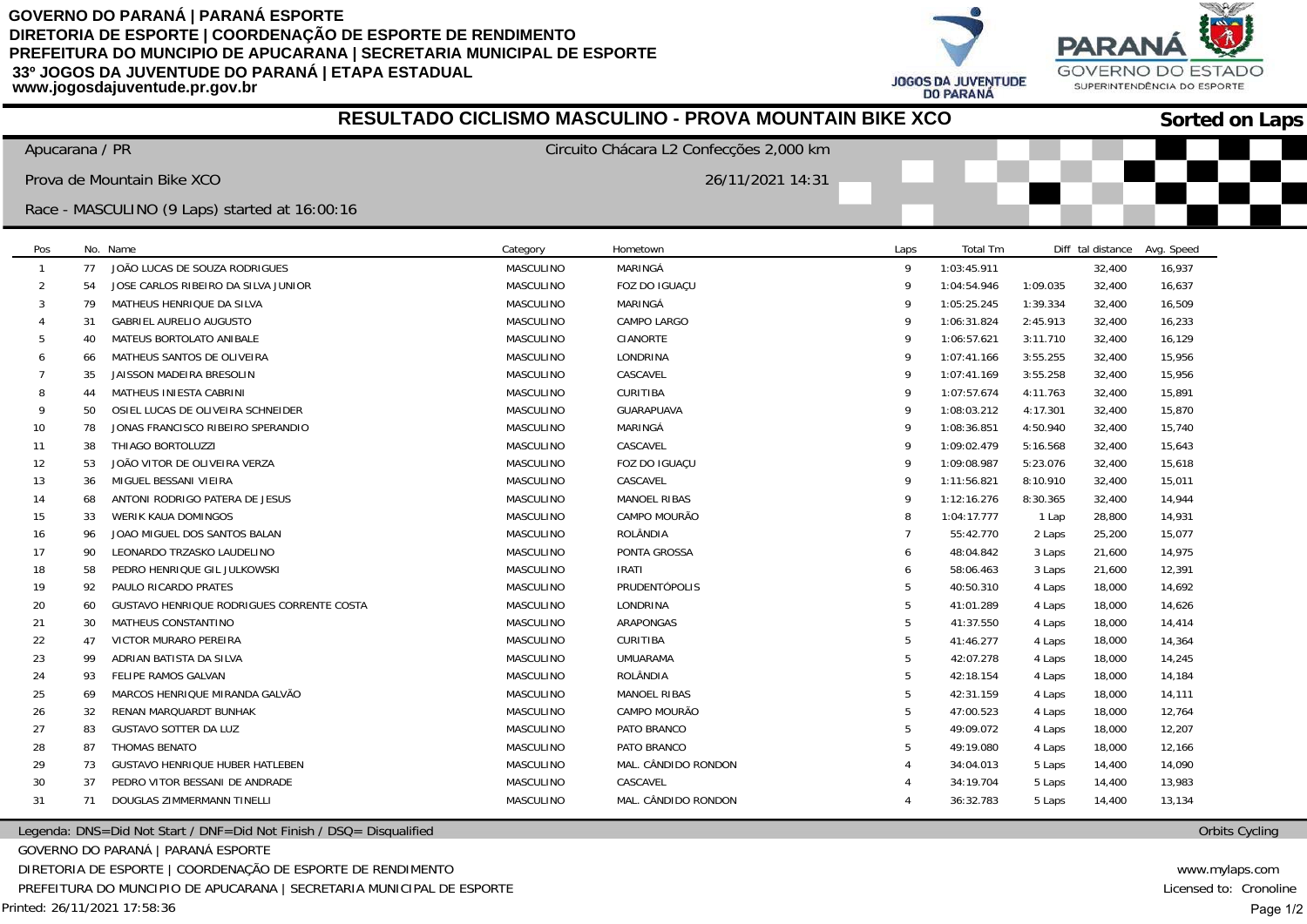**PARA JOGOS DA JUVENTUDE DO PARANÁ** 



|                |     |                                               |                  | RESULTADO CICLISMO MASCULINO - PROVA MOUNTAIN BIKE XCO |                |           |        |        |                              | <b>Sorted on Laps</b> |
|----------------|-----|-----------------------------------------------|------------------|--------------------------------------------------------|----------------|-----------|--------|--------|------------------------------|-----------------------|
| Apucarana / PR |     |                                               |                  | Circuito Chácara L2 Confecções 2,000 km                |                |           |        |        |                              |                       |
|                |     | Prova de Mountain Bike XCO                    |                  | 26/11/2021 14:31                                       |                |           |        |        |                              |                       |
|                |     |                                               |                  |                                                        |                |           |        |        |                              |                       |
|                |     | Race - MASCULINO (9 Laps) started at 16:00:16 |                  |                                                        |                |           |        |        |                              |                       |
| Pos            |     | No. Name                                      | Category         | Hometown                                               | Laps           | Total Tm  |        |        | Diff tal distance Avg. Speed |                       |
| 32             | 57  | MATHIAS ZAVELINSKI ANTUNES                    | <b>MASCULINO</b> | <b>IRATI</b>                                           |                | 37:02.297 | 5 Laps | 14,400 | 12,960                       |                       |
| 33             | 72  | ELTON ALAN CHRISTMANN                         | MASCULINO        | MAL. CÂNDIDO RONDON                                    |                | 27:47.973 | 6 Laps | 10,800 | 12,950                       |                       |
| 34             | -91 | NATHAN PRZIBISZKI DE OLIVEIRA                 | <b>MASCULINO</b> | PONTA GROSSA                                           | 3              | 27:50.239 | 6 Laps | 10,800 | 12,932                       |                       |
| 35             | 59  | <b>GUILHERME KOUDI CARASSA</b>                | <b>MASCULINO</b> | LONDRINA                                               |                | 27:59.754 | 6 Laps | 10,800 | 12,859                       |                       |
| 36             | 43  | MARCELO AURELIO MOREIRA FUKUOKA               | <b>MASCULINO</b> | CURITIBA                                               |                | 28:29.592 | 6 Laps | 10,800 | 12,635                       |                       |
| 37             | 62  | JOÃO PEDRO COTO SANCHES                       | <b>MASCULINO</b> | LONDRINA                                               |                | 28:36.535 | 6 Laps | 10,800 | 12,583                       |                       |
| 38             | 45  | NICOLAS PAIVA RODRIGUES                       | <b>MASCULINO</b> | CURITIBA                                               |                | 20:04.993 | 7 Laps | 7,200  | 11,950                       |                       |
| 39             | 82  | EDUARDO LEVANDOSKI FERREIRA                   | MASCULINO        | PATO BRANCO                                            | 2              | 21:11.741 | 7 Laps | 7,200  | 11,323                       |                       |
| 40             | 89  | EDUARDO FENILI KRZESINSKI                     | MASCULINO        | PONTA GROSSA                                           | $\overline{2}$ | 22:44.191 | 7 Laps | 7,200  | 10,556                       |                       |
| 41             | 86  | RUBYANO LORA FILHO                            | MASCULINO        | PATO BRANCO                                            | $\overline{2}$ | 23:31.563 | 7 Laps | 7,200  | 10,201                       |                       |
| Not classified |     |                                               |                  |                                                        |                |           |        |        |                              |                       |
| <b>DNF</b>     | 49  | <b>GABRIEL LIMA MAKUCH</b>                    | <b>MASCULINO</b> | GUARAPUAVA                                             | 2              | 15:35.025 |        | 7,200  | 15,401                       |                       |
| <b>DNF</b>     | 97  | LUIS GABRIEL DE OLIVEIRA MACHADO              | MASCULINO        | ROLÂNDIA                                               |                | 21:46.855 |        | 7,200  | 11,019                       |                       |
| <b>DNF</b>     | 70  | <b>CLEITON MEIRELLES</b>                      | <b>MASCULINO</b> | MAL. CÂNDIDO RONDON                                    | 2              | 22:30.113 |        | 7,200  | 10,666                       |                       |
| <b>DNF</b>     | 100 | PAULO WATZKO MULATO                           | MASCULINO        | UMUARAMA                                               |                | 8:47.915  |        | 2,000  | 13,639                       |                       |
| <b>DNS</b>     | 41  | CAUÃ MIGLIORINI DINIZ                         | MASCULINO        | CURITIBA                                               |                |           |        |        |                              |                       |
| DNS.           | 48  | WESLEY JUNIOR DE SOUZA                        | <b>MASCULINO</b> | <b>CURITIBA</b>                                        |                |           |        |        |                              |                       |

Printed: 26/11/2021 17:58:36 Legenda: DNS=Did Not Start / DNF=Did Not Finish / DSQ= Disqualified GOVERNO DO PARANÁ | PARANÁ ESPORTE DIRETORIA DE ESPORTE | COORDENAÇÃO DE ESPORTE DE RENDIMENTO PREFEITURA DO MUNCIPIO DE APUCARANA | SECRETARIA MUNICIPAL DE ESPORTE Orbits Cycling

www.mylaps.com Licensed to: Cronoline Page 2/2